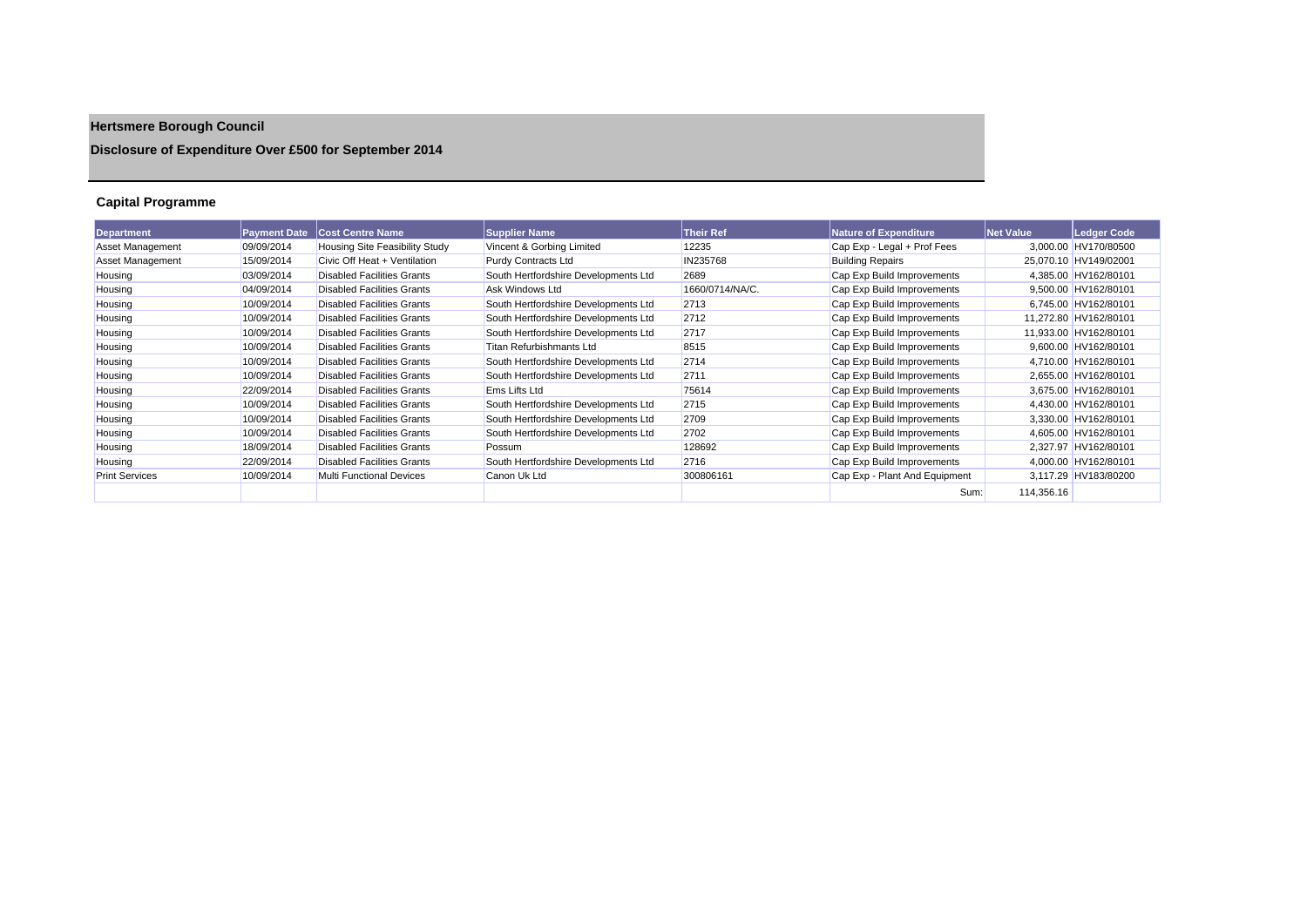## **Hertsmere Borough Council**

## **Disclosure of Expenditure Over £500 for September 2014**

#### **Revenue**

| <b>Department</b>               | <b>Payment Date</b> | <b>Cost Centre Name</b>          | <b>Supplier Name</b>                  | <b>Their Ref</b> | <b>Nature of Expenditure</b> | <b>Net Value</b> | <b>Ledger Code</b>    |
|---------------------------------|---------------------|----------------------------------|---------------------------------------|------------------|------------------------------|------------------|-----------------------|
| Anti Fraud Unit                 | 28/08/2014          | Anti Fraud Unit                  | Manpower Uk Ltd                       | DI97395          | Salaries - Agency            |                  | 1,433.28 HJ830/01004  |
| Anti Fraud Unit                 | 10/09/2014          | Anti Fraud Unit                  | Manpower Uk Ltd                       | DI97775          | Salaries - Agency            |                  | 1.451.90 HJ830/01004  |
| Anti Fraud Unit                 | 18/09/2014          | Anti Fraud Unit                  | Manpower Uk Ltd                       | DI98500          | Salaries - Agency            |                  | 1,769.70 HJ830/01004  |
| Anti Fraud Unit                 | 25/09/2014          | Anti Fraud Unit                  | Manpower Uk Ltd                       | DI98975          | Salaries - Agency            |                  | 1.635.42 HJ830/01004  |
| Asset Management                | 20/08/2014          | <b>Civic Offices</b>             | <b>Total Gas &amp; Power Limited</b>  | 103352750/14     | Gas                          |                  | 538.44 HN700/02101    |
| Asset Management                | 28/08/2014          | Bushey Museum - Rudolph Rd       | Npower Ltd                            | <b>LGUQDWQB</b>  | Electricity                  |                  | 509.56 HD121/02102    |
| <b>Asset Management</b>         | 28/08/2014          | Asset Management                 | Manpower Uk Ltd                       | DI97395          | Salaries - Agency            |                  | 1,259.29 HB270/01004  |
| <b>Asset Management</b>         | 03/09/2014          | <b>Civic Offices</b>             | <b>Affinity Water Limited</b>         | 1071683-8/14.08  | <b>Water Rates</b>           |                  | 734.20 HN700/02104    |
| Asset Management                | 03/09/2014          | <b>Building Maintenance Prog</b> | Pims (Services) Limited               | <b>103259JI</b>  | <b>Building Repairs</b>      |                  | 578.32 HD201/02001    |
| <b>Asset Management</b>         | 03/09/2014          | <b>Civic Offices</b>             | <b>Cleantec Services Ltd</b>          | 32159            | <b>Contract Cleaning</b>     |                  | 5,388.85 HN700/02603  |
| <b>Asset Management</b>         | 03/09/2014          | <b>Civic Offices</b>             | Macair Fmi Limited                    | 2446             | <b>General Repairs</b>       |                  | 1,551.20 HN700/02009  |
| <b>Asset Management</b>         | 03/09/2014          | <b>Civic Offices</b>             | Macair Fmi Limited                    | 2445             | <b>General Repairs</b>       |                  | 560.32 HN700/02009    |
| <b>Asset Management</b>         | 03/09/2014          | Aycliffe/Leeming Rd (Evens)      | Elstree Property Maintenance Limited. | 44529            | <b>Building Repairs</b>      |                  | 585.00 HG531/02001    |
| Asset Management                | 03/09/2014          | <b>Civic Offices</b>             | Elstree Property Maintenance Limited. | 44347            | <b>Building Repairs</b>      |                  | 520.00 HN700/02001    |
| Asset Management                | 03/09/2014          | <b>Building Maintenance Prog</b> | <b>Fire Suppression Limited</b>       | 28425            | <b>Building Repairs</b>      |                  | 10,368.00 HD201/02001 |
| <b>Asset Management</b>         | 03/09/2014          | <b>Civic Offices</b>             | Elstree Property Maintenance Limited. | 44325            | <b>Building Repairs</b>      |                  | 780.00 HN700/02001    |
| <b>Asset Management</b>         | 09/09/2014          | <b>Civic Offices</b>             | The Fresh-Ground Coffee Service       | 291123           | <b>Service Contracts</b>     |                  | 1,008.80 HN700/02028  |
| <b>Asset Management</b>         | 09/09/2014          | <b>Civic Offices</b>             | The Fresh-Ground Coffee Service       | 291122           | <b>Service Contracts</b>     |                  | 530.92 HN700/02028    |
| Asset Management                | 10/09/2014          | <b>Furzefield Centre Pool</b>    | <b>Hertsmere Leisure</b>              | OP/1025606       | Service Contracts            |                  | 2.212.43 HD202/02028  |
| <b>Asset Management</b>         | 10/09/2014          | Asset Management                 | Manpower Uk Ltd                       | DI97775          | Salaries - Agency            |                  | 991.95 HB270/01004    |
| Asset Management                | 10/09/2014          | <b>Asset Management</b>          | Venn Group Limited                    | 978957           | Salaries - Agency            |                  | 831.26 HB270/01004    |
| <b>Asset Management</b>         | 10/09/2014          | <b>Asset Management</b>          | Venn Group Limited                    | 978956           | Salaries - Agency            |                  | 972.89 HB270/01004    |
| Asset Management                | 10/09/2014          | <b>Building Maintenance Prog</b> | A.J. Palmer                           | 82/165           | <b>Building Repairs</b>      |                  | 970.00 HD201/02001    |
| Asset Management                | 10/09/2014          | <b>Civic Offices</b>             | R E Dew & Co Ltd                      | 22971            | <b>Building Repairs</b>      |                  | 1,625.00 HN700/02001  |
| Asset Management                | 10/09/2014          | <b>Civic Offices</b>             | Elstree Property Maintenance Limited. | 44326            | <b>Building Repairs</b>      |                  | 1,585.75 HN700/02001  |
| Asset Management                | 10/09/2014          | Properties Let To Housing        | Elstree Property Maintenance Limited. | 43623            | <b>Building Repairs</b>      |                  | 2,952.00 HK158/02001  |
| Asset Management                | 18/09/2014          | <b>Wyllyotts Art Centre</b>      | <b>Hertsmere Leisure</b>              | OP/1025607       | Electricity                  |                  | 2,212.34 HD100/02102  |
| Asset Management                | 15/09/2014          | <b>Civic Offices</b>             | Npower Ltd                            | <b>LGUQLTFJ</b>  | Electricity                  |                  | 7,913.03 HN700/02102  |
| <b>Asset Management</b>         | 15/09/2014          | Civic Off Heat + Ventilation     | <b>Purdy Contracts Ltd</b>            | IN235768         | <b>Building Repairs</b>      |                  | 25,070.10 HV149/02001 |
| <b>Asset Management</b>         | 15/09/2014          | Bushey Museum - Rudolph Rd       | Elecheck (Est) Limited                | 101926           | <b>Electrical Testing</b>    |                  | 868.80 HD121/02105    |
| Asset Management                | 17/09/2014          | Aycliffe/Leeming Rd (Evens)      | Elstree Property Maintenance Limited. | 43707            | <b>Building Repairs</b>      |                  | 648.00 HG531/02001    |
| Asset Management                | 17/09/2014          | <b>Building Maintenance Prog</b> | F J French Limited                    | 1104             | <b>Building Repairs</b>      |                  | 1,000.00 HD201/02001  |
| <b>Asset Management</b>         | 23/09/2014          | Asset Management                 | Venn Group Limited                    | 983120           | Salaries - Agency            |                  | 948.26 HB270/01004    |
| Asset Management                | 25/09/2014          | Asset Management                 | Manpower Uk Ltd                       | DI98975          | Salaries - Agency            |                  | 2,135.28 HB270/01004  |
| <b>Benefits</b>                 | 10/09/2014          | <b>Benefits Administration</b>   | Civica Uk Limited                     | C/RB127040       | <b>Training External</b>     |                  | 1,750.00 HB630/01403  |
| Benefits                        | 10/09/2014          | <b>Benefits Administration</b>   | L A Directories Limited               | <b>LAD7783</b>   | Software Licences            |                  | 1.200.00 HB630/04555  |
| <b>Building Control</b>         | 24/09/2014          | <b>Building Control</b>          | Mr W E Greeves                        | H/V/353          | Fees                         |                  | 878.75 HG100/04414    |
| <b>Corporate Communications</b> | 18/09/2014          | Corporate Communications         | Meltwater (Uk) Ltd                    | IN-S104-404229   | Software Licences            |                  | 5,808.00 HB250/04555  |
| Corporate Management            | 10/09/2014          | Corporate Management             | <b>Barclays Bank</b>                  | 909762           | <b>Bank Charges</b>          |                  | 2.347.18 HB220/04404  |
| Corporate Management            | 18/09/2014          | Corporate Management             | <b>Barclays Bank</b>                  | 909756           | <b>Bank Charges</b>          |                  | 4.758.74 HB220/04404  |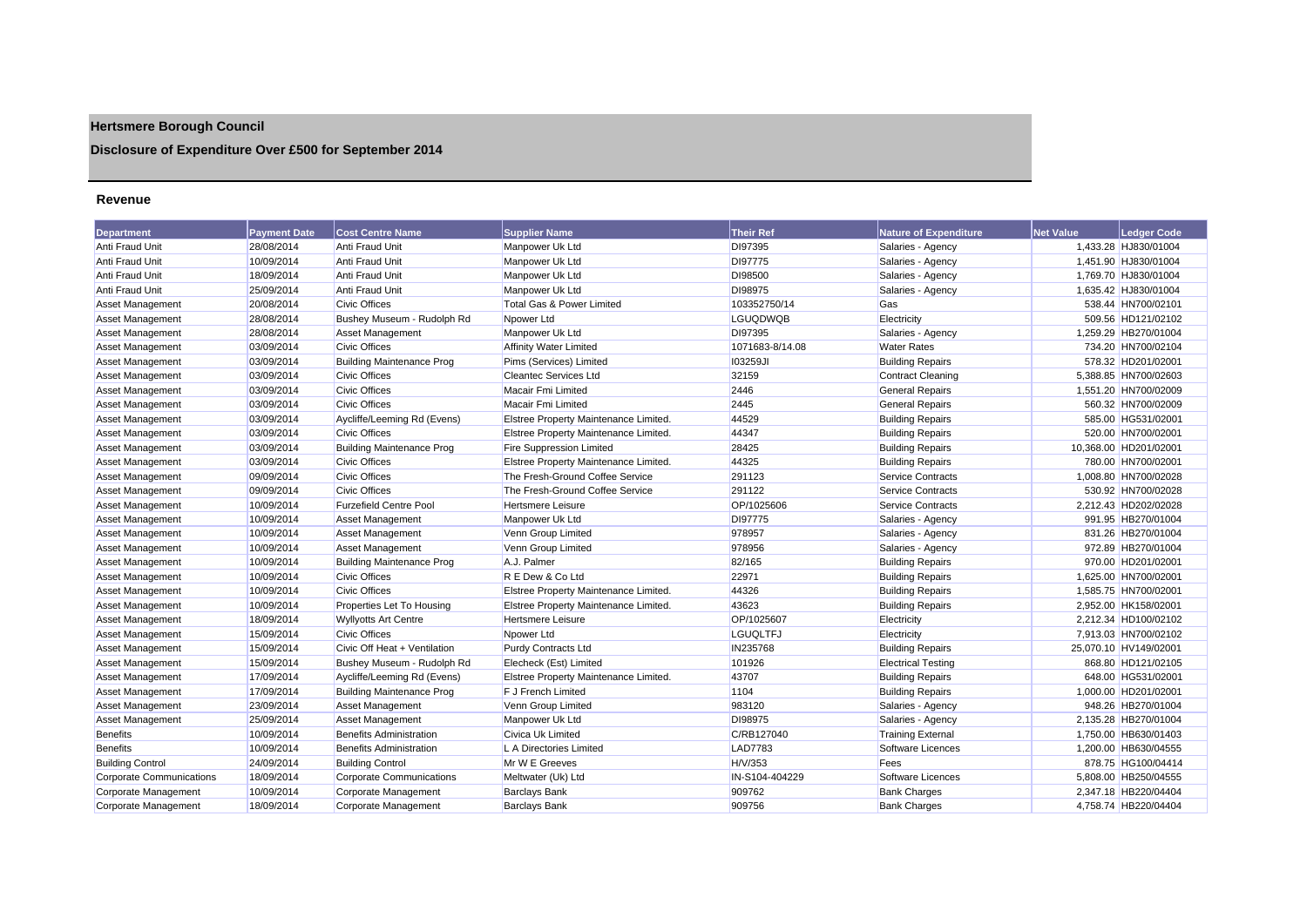| Corporate Support               | 03/09/2014 | Pcso                                | Hertfordshire Constabulary                   | OP/1023870          | Subs/Contributions               | 32,000.00 HE330/04706 |
|---------------------------------|------------|-------------------------------------|----------------------------------------------|---------------------|----------------------------------|-----------------------|
| Corporate Support               | 03/09/2014 | <b>Economic Development</b>         | Broxbourne Borough Council                   | <b>INV264650</b>    | <b>Grants Etc.</b>               | 17,500.00 HG500/04951 |
| <b>Corporate Support</b>        | 03/09/2014 | Cctv                                | Stevenage Borough Council                    | 7000071795          | <b>Contractors Payments</b>      | 842.74 HE400/05601    |
| Corporate Support               | 10/09/2014 | Assistance To Vol Organisation      | Elstree And Borehamwood Museum               | <b>GRANT SEPT14</b> | <b>Grants - Voluntary Bodies</b> | 843.90 HD110/04701    |
| Corporate Support               | 10/09/2014 | <b>Economic Development</b>         | Watford & West Herts Chamber Of Commerce     | 13509               | Grants Etc                       | 12,500.00 HG500/04951 |
| Corporate Support               | 18/09/2014 | <b>Community Safety Partnership</b> | Solon Security Ltd                           | SI14004516          | Equip + Furn Funded By Rev       | 520.00 HE300/04001    |
| <b>Corporate Support</b>        | 18/09/2014 | <b>Community Safety Partnership</b> | <b>Druglink Ltd</b>                          | 173                 | Miscellaneous Expenses           | 5.563.25 HE300/04940  |
| Corporate Support               | 18/09/2014 | Prg - Revenue Expense               | <b>Druglink Ltd</b>                          | 173                 | Miscellaneous Expenses           | 6,187.50 HG630/04940  |
| Corporate Support               | 18/09/2014 | Partnerships & Com Engagement       | <b>Rpt Consulting Limited</b>                | <b>NR 0224</b>      | <b>Consultants Fees</b>          | 1,000.00 HD600/05600  |
| Corporate Support               | 24/09/2014 | <b>Community Development</b>        | The Moule Partnership Limited                | 2405                | Telephones- Bt Calls             | 1,925.00 HG600/04503  |
| <b>Customer Focus Project</b>   | 28/08/2014 | <b>Customer Focus Project</b>       | Digital Accessibility Centre Limited         | <b>INV479</b>       | Miscellaneous Expenses           | 2,700.00 HO110/04940  |
| <b>Customer Services</b>        | 04/09/2014 | <b>Civic Office Keepers</b>         | Proforce 1 Security Ltd                      | <b>PF482</b>        | Salaries - Agency                | 2,145.00 HO300/01001  |
| <b>Customer Services</b>        | 18/09/2014 | Civic Offices Catering              | <b>Connect Vending Limited</b>               | <b>INV44372</b>     | Repairs + Renewals               | 503.96 HN720/04002    |
| <b>Democratic Services Unit</b> | 28/08/2014 | <b>Legal Business Unit</b>          | Manpower Uk Ltd                              | DI97395             | Salaries - Agency                | 3.487.31 HN300/01004  |
| Democratic Services Unit        | 10/09/2014 | <b>Legal Business Unit</b>          | Manpower Uk Ltd                              | DI97775             | Salaries - Agency                | 1,459.96 HN300/01004  |
| Democratic Services Unit        | 18/09/2014 | Legal Business Unit                 | Manpower Uk Ltd                              | DI98500             | Salaries - Agency                | 1,482.59 HN300/01004  |
| <b>Democratic Services Unit</b> | 15/09/2014 | <b>Legal Business Unit</b>          | The Law Society                              | 707815              | <b>Training External</b>         | 1,250.00 HN300/01403  |
| <b>Democratic Services Unit</b> | 18/09/2014 | Overview + Scrutiny Committees      | University Of Hertfordshire                  | 00000070868         | <b>Consultants Fees</b>          | 5,600.00 HB142/05600  |
| <b>Democratic Services Unit</b> | 18/09/2014 | <b>Legal Business Unit</b>          | <b>Hmcs</b>                                  | 707821              | <b>Court Costs</b>               | 2,100.00 HN300/04418  |
| <b>Democratic Services Unit</b> | 24/09/2014 | <b>Democratic Services</b>          | William Lawrence Advertising Ltd             | 38089               | Advertising                      | 712.12 HN310/04901    |
| <b>Democratic Services Unit</b> | 25/09/2014 | <b>Legal Business Unit</b>          | Manpower Uk Ltd                              | DI98975             | Salaries - Agency                | 1.697.63 HN300/01004  |
| <b>Development Control</b>      | 29/08/2014 | <b>Planning Grants</b>              | <b>Idox Software Ltd</b>                     | 7003157             | <b>Training External</b>         | 625.00 HG210/01403    |
| Development Control             | 03/09/2014 | <b>Planning Grants</b>              | Bnp Parisbas Real Estate Advisory & Property | 162558              | <b>Consultants Fees</b>          | 3,500.00 HG210/05600  |
| <b>Development Control</b>      | 03/09/2014 | Planning Improvement Project        | Anne Jagger                                  | 14715               | Salaries - Agency                | 925.38 HG210/01004    |
| Development Control             | 04/09/2014 | Development Management              | Macdonald & Company                          | 0000056006          | Salaries - Agency                | 1,116.00 HG200/01004  |
| Development Control             | 10/09/2014 | Development Management              | William Lawrence Advertising Ltd             | 38269               | Advertising                      | 2,746.14 HG200/04901  |
| <b>Development Control</b>      | 10/09/2014 | Planning Improvement Project        | Anne Jagger                                  | 14763/14800         | Salaries - Agency                | 1,877.53 HG210/01004  |
| <b>Development Control</b>      | 10/09/2014 | Development Management              | Haymarket Publishing Services Ltd            | 50016773            | Subscriptions - Other            | 915.00 HG200/04707    |
| <b>Development Control</b>      | 10/09/2014 | Development Management              | Ashfords Llp                                 | CO/1066/2014        | Legal Fees - External            | 11,112.00 HG200/04415 |
| <b>Development Control</b>      | 18/09/2014 | Planning Improvement Project        | Anne Jagger                                  | 14866               | Salaries - Agency                | 828.13 HG210/01004    |
| <b>Development Control</b>      | 18/09/2014 | Planning Improvement Project        | Anne Jagger                                  | 14830               | Salaries - Agency                | 797.12 HG210/01004    |
| Development Control             | 18/09/2014 | <b>Planning Grants</b>              | Helen Wilson Associates Limited              | <b>HWA 139</b>      | <b>Consultants Fees</b>          | 1,919.75 HG210/05600  |
| <b>Development Control</b>      | 18/09/2014 | <b>Planning Grants</b>              | Lambert Smith Hampton                        | ARINV00181346       | <b>Consultants Fees</b>          | 850.00 HG210/05600    |
| <b>Development Control</b>      | 25/09/2014 | Development Management              | Manpower Uk Ltd                              | DI98975             | Salaries - Agency                | 581.61 HG200/01004    |
| <b>Drainage Services</b>        | 29/08/2014 | <b>Engineering Services Unit</b>    | Go Plant Ltd                                 | 0000360375          | Vehicle Maintenance + Repairs    | 1,114.23 HE620/03001  |
| <b>Drainage Services</b>        | 28/08/2014 | Land Drainage Maintenance           | Manpower Uk Ltd                              | DI97395             | Salaries - Agency                | 505.13 HE600/01004    |
| <b>Drainage Services</b>        | 29/08/2014 | Revenue Funded Drainage Schs        | Aga Bioengineering Systems Limited           | 667                 | <b>Contractors Payments</b>      | 3,327.00 HE601/05601  |
| <b>Drainage Services</b>        | 18/09/2014 | <b>Engineering Services Unit</b>    | Safety Mundo                                 | <b>INV106944</b>    | <b>Training External</b>         | 529.27 HE620/01403    |
| <b>Drainage Services</b>        | 25/09/2014 | Land Drainage Maintenance           | Manpower Uk Ltd                              | DI98975             | Salaries - Agency                | 505.13 HE600/01004    |
| Elections                       | 25/09/2014 | <b>Electoral Registration Costs</b> | Manpower Uk Ltd                              | DI98975             | Salaries - Agency                | 807.57 HB810/01004    |
| <b>Environmental Health</b>     | 28/08/2014 | <b>Environmental Health</b>         | Manpower Uk Ltd                              | DI97395             | Salaries - Agency                | 1.332.51 HF700/01004  |
| <b>Environmental Health</b>     | 04/09/2014 | <b>Emergency Planning</b>           | Hertfordshire County Council                 | 1801573427          | Salaries - Agency                | 14,250.00 HB900/01004 |
| <b>Environmental Health</b>     | 10/09/2014 | <b>Environmental Health</b>         | Manpower Uk Ltd                              | DI97775             | Salaries - Agency                | 2,620.49 HF700/01004  |
| <b>Environmental Health</b>     | 18/09/2014 | <b>Environmental Health</b>         | Manpower Uk Ltd                              | DI98500             | Salaries - Agency                | 1,162.78 HF700/01004  |
| <b>Environmental Health</b>     | 18/09/2014 | <b>Unclaimed Dead</b>               | Neville Funeral Services Inc G Hall & Sons   | HE14/000056         | <b>Burial Costs</b>              | 985.00 HE100/04435    |
| <b>Environmental Health</b>     | 25/09/2014 | <b>Environmental Health</b>         | Manpower Uk Ltd                              | DI98975             | Salaries - Agency                | 1,000.62 HF700/01004  |
| Finance                         | 28/08/2014 | Revenues + Benefits Unit            | Manpower Uk Ltd                              | DI97395             | Salaries - Agency                | 3,801.86 HN150/01004  |
| Finance                         | 03/09/2014 | Accountancy + Financial Servs       | Document Management Solutions                | 106789              | Stationery + Office Supps        | 511.00 HN100/04303    |
| Finance                         | 03/09/2014 | Revenues + Benefits Unit            | Civica Uk Limited                            | M/RB023928          | Software Licences                | 24.308.87 HN150/04555 |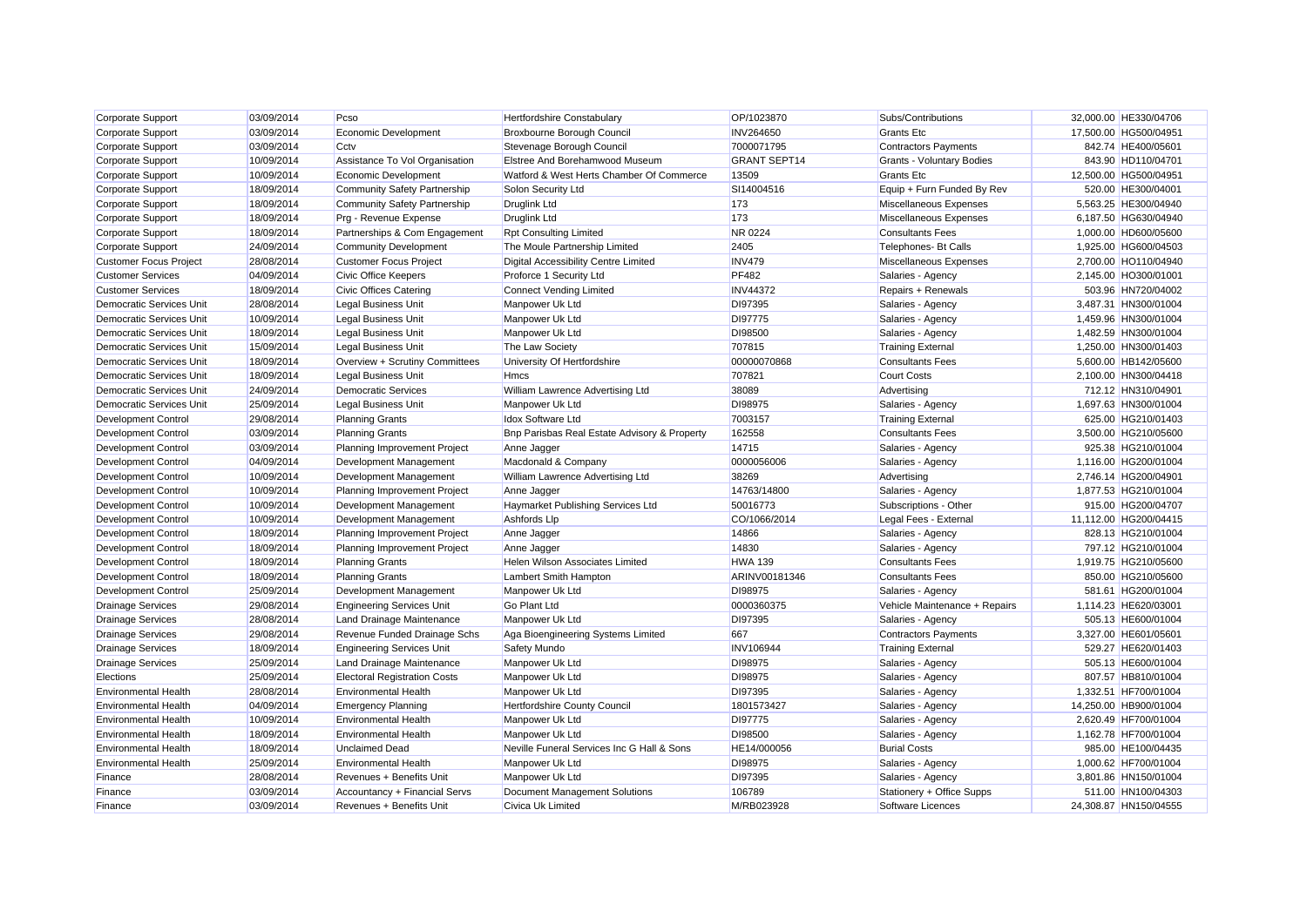| Finance                      | 03/09/2014 | Revenues + Benefits Unit  | Civica Uk Limited                  | M/RB023936     | Equip + Furn Funded By Rev  | 949.25 HN150/04001     |
|------------------------------|------------|---------------------------|------------------------------------|----------------|-----------------------------|------------------------|
| Finance                      | 10/09/2014 | Revenues + Benefits Unit  | Manpower Uk Ltd                    | DI97775        | Salaries - Agency           | 3,530.16 HN150/01004   |
| Finance                      | 18/09/2014 | Revenues + Benefits Unit  | Manpower Uk Ltd                    | DI98500        | Salaries - Agency           | 7,986.18 HN150/01004   |
| Finance                      | 25/09/2014 | Revenues + Benefits Unit  | Manpower Uk Ltd                    | DI98975        | Salaries - Agency           | 3,345.01 HN150/01004   |
| <b>General Expenses</b>      | 28/08/2014 | <b>General Expenses</b>   | Nott Pybus & Associates            | 15091942       | <b>Insurance Misc</b>       | 1,019.24 HB100/04910   |
| <b>General Expenses</b>      | 28/08/2014 | <b>General Expenses</b>   | Nott Pybus & Associates            | 15733085       | <b>Insurance Misc</b>       | 7,685.00 HB100/04910   |
| <b>General Expenses</b>      | 28/08/2014 | <b>General Expenses</b>   | Nott Pybus & Associates            | 15733417       | <b>Insurance Misc</b>       | 10,600.00 HB100/04910  |
| <b>General Expenses</b>      | 28/08/2014 | <b>General Expenses</b>   | Nott Pybus & Associates            | 15732977       | <b>Insurance Misc</b>       | 564.16 HB100/04910     |
| <b>General Expenses</b>      | 28/08/2014 | <b>General Expenses</b>   | Nott Pybus & Associates            | 15732398       | <b>Insurance Misc</b>       | 6,757.50 HB100/04910   |
| <b>General Expenses</b>      | 28/08/2014 | <b>General Expenses</b>   | Nott Pybus & Associates            | 15731623       | <b>Insurance Misc</b>       | 129,489.60 HB100/04910 |
| <b>General Expenses</b>      | 28/08/2014 | <b>General Expenses</b>   | Nott Pybus & Associates            | 15728757       | <b>Insurance Misc</b>       | 62,848.18 HB100/04910  |
| <b>General Expenses</b>      | 03/09/2014 | <b>General Expenses</b>   | Nott Pybus & Associates            | 15763669       | <b>Insurance Misc</b>       | 42,197.60 HB100/04910  |
| <b>General Expenses</b>      | 03/09/2014 | <b>General Expenses</b>   | Nott Pybus & Associates            | 15732858       | <b>Insurance Misc</b>       | 7,791.65 HB100/04910   |
| <b>General Expenses</b>      | 10/09/2014 | <b>General Expenses</b>   | Health In Work                     | HBC 050607/14  | Medical                     | 1,927.70 HB100/01414   |
| <b>General Expenses</b>      | 10/09/2014 | <b>General Expenses</b>   | Firstcare                          | 4333           | Medical                     | 833.33 HB100/01414     |
| <b>General Expenses</b>      | 10/09/2014 | <b>General Expenses</b>   | Bond Dickenson Llp                 | 4181648        | Legal Fees - External       | 735.00 HB100/04415     |
| <b>General Expenses</b>      | 10/09/2014 | <b>General Expenses</b>   | Emb Excellence Ltd                 | 0000007237     | <b>Consultants Fees</b>     | 6,068.55 HB100/05600   |
| <b>General Expenses</b>      | 10/09/2014 | <b>General Expenses</b>   | <b>Disabled Go</b>                 | INV-1415099    | <b>Training External</b>    | 1,000.00 HB100/01403   |
| <b>General Expenses</b>      | 22/09/2014 | <b>General Expenses</b>   | Zurich Municipal                   | QLA19H072-0173 | <b>Insurance Misc</b>       | 124,219.88 HB100/04910 |
| <b>Highway Related Items</b> | 10/09/2014 | <b>Street Name Plates</b> | G&G Signs                          | 24328          | <b>Contractors Payments</b> | 602.00 HH700/05601     |
| <b>Highway Related Items</b> | 22/09/2014 | <b>Street Name Plates</b> | Signway Supplies Ltd               | 27446          | <b>Contractors Payments</b> | 1,275.00 HH700/05601   |
| Housing                      | 18/09/2014 | Homelessness              | <b>Emergency Accommodation Ltd</b> | 8/1829         | Bed + Breakfast             | 1,178.00 HJ700/04725   |
| Housing                      | 18/09/2014 | Homelessness              | <b>Emergency Accommodation Ltd</b> | 8/1903         | Bed + Breakfast             | 1,054.00 HJ700/04725   |
| Housing                      | 18/09/2014 | Homelessness              | <b>Emergency Accommodation Ltd</b> | 8/1917         | Bed + Breakfast             | 1,488.00 HJ700/04725   |
| Housing                      | 18/09/2014 | Homelessness              | <b>Emergency Accommodation Ltd</b> | 8/1918         | Bed + Breakfast             | 1,488.00 HJ700/04725   |
| Housing                      | 18/09/2014 | Homelessness              | <b>Emergency Accommodation Ltd</b> | 8/1939         | Bed + Breakfast             | 1,216.00 HJ700/04725   |
| Housing                      | 18/09/2014 | Homelessness              | <b>Emergency Accommodation Ltd</b> | 8/1942         | Bed + Breakfast             | 1,178.00 HJ700/04725   |
| Housing                      | 18/09/2014 | Homelessness              | <b>Emergency Accommodation Ltd</b> | 8/1956         | Bed + Breakfast             | 644.00 HJ700/04725     |
| Housing                      | 18/09/2014 | Homelessness              | <b>Emergency Accommodation Ltd</b> | 8/1957         | Bed + Breakfast             | 504.00 HJ700/04725     |
| Housing                      | 18/09/2014 | Homelessness              | <b>Emergency Accommodation Ltd</b> | 8/1958         | Bed + Breakfast             | 644.00 HJ700/04725     |
| Housing                      | 18/09/2014 | Homelessness              | <b>Emergency Accommodation Ltd</b> | 8/1959         | Bed + Breakfast             | 644.00 HJ700/04725     |
| Housing                      | 18/09/2014 | Homelessness              | <b>Emergency Accommodation Ltd</b> | 8/1960         | Bed + Breakfast             | 644.00 HJ700/04725     |
| Housing                      | 18/09/2014 | Homelessness              | <b>Emergency Accommodation Ltd</b> | 8/1961         | Bed + Breakfast             | 644.00 HJ700/04725     |
| Housing                      | 18/09/2014 | Homelessness              | Civic Lodge Hotel                  | 2339           | Bed + Breakfast             | 1,705.00 HJ700/04725   |
| Housing                      | 18/09/2014 | Homelessness              | Civic Lodge Hotel                  | 2340           | Bed + Breakfast             | 1,705.00 HJ700/04725   |
| Housing                      | 18/09/2014 | Homelessness              | Civic Lodge Hotel                  | 2341           | Bed + Breakfast             | 1,020.00 HJ700/04725   |
| Housing                      | 18/09/2014 | Homelessness              | Civic Lodge Hotel                  | 2342           | Bed + Breakfast             | 660.00 HJ700/04725     |
| Housing                      | 18/09/2014 | Homelessness              | Assetgrove Lettings Ltd            | 9112           | Bed + Breakfast             | 1,395.00 HJ700/04725   |
| Housing                      | 18/09/2014 | Homelessness              | Assetgrove Lettings Ltd            | 9113           | Bed + Breakfast             | 1,705.00 HJ700/04725   |
| Housing                      | 18/09/2014 | Homelessness              | Assetgrove Lettings Ltd            | 9114           | Bed + Breakfast             | 1,395.00 HJ700/04725   |
| Housing                      | 18/09/2014 | Homelessness              | Assetgrove Lettings Ltd            | 9115           | Bed + Breakfast             | 1,240.00 HJ700/04725   |
| Housing                      | 18/09/2014 | Homelessness              | Assetgrove Lettings Ltd            | 9116           | Bed + Breakfast             | 1,333.00 HJ700/04725   |
| Housing                      | 18/09/2014 | Homelessness              | Assetgrove Lettings Ltd            | 9117           | Bed + Breakfast             | 1,240.00 HJ700/04725   |
| Housing                      | 18/09/2014 | Homelessness              | Assetgrove Lettings Ltd            | 9118           | Bed + Breakfast             | 1,395.00 HJ700/04725   |
| Housing                      | 18/09/2014 | Homelessness              | Assetgrove Lettings Ltd            | 9119           | Bed + Breakfast             | 900.00 HJ700/04725     |
| Housing                      | 18/09/2014 | Homelessness              | Assetgrove Lettings Ltd            | 9120           | Bed + Breakfast             | 1,085.00 HJ700/04725   |
| Housing                      | 18/09/2014 | Homelessness              | Assetgrove Lettings Ltd            | 9121           | Bed + Breakfast             | 930.00 HJ700/04725     |
| Housing                      | 18/09/2014 | Homelessness              | Assetgrove Lettings Ltd            | 9122           | Bed + Breakfast             | 595.00 HJ700/04725     |
| Housing                      | 18/09/2014 | Homelessness              | Assetgrove Lettings Ltd            | 9123           | Bed + Breakfast             | 930.00 HJ700/04725     |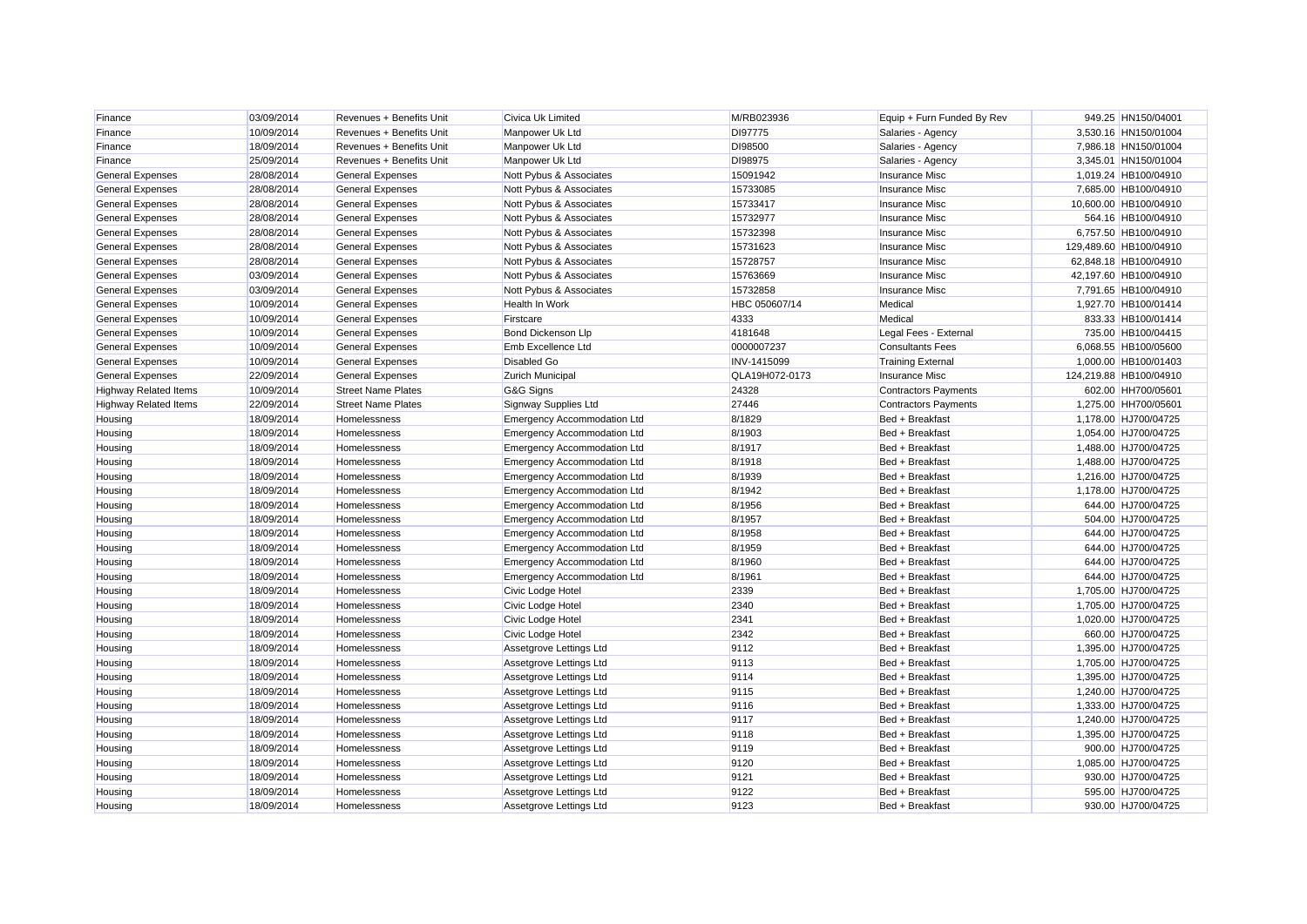| Housing                          | 18/09/2014 | Homelessness                        | Assetgrove Lettings Ltd           | 9124              | Bed + Breakfast                | 1,395.00 HJ700/04725  |
|----------------------------------|------------|-------------------------------------|-----------------------------------|-------------------|--------------------------------|-----------------------|
| Housing                          | 18/09/2014 | Homelessness                        | Assetgrove Lettings Ltd           | 9125              | Bed + Breakfast                | 1,705.00 HJ700/04725  |
| Housing                          | 18/09/2014 | Homelessness                        | Assetgrove Lettings Ltd           | 9126              | Bed + Breakfast                | 1,395.00 HJ700/04725  |
| Housing                          | 18/09/2014 | Homelessness                        | Assetgrove Lettings Ltd           | 9127              | Bed + Breakfast                | 1,085.00 HJ700/04725  |
| Housing                          | 18/09/2014 | Homelessness                        | Assetgrove Lettings Ltd           | 9128              | Bed + Breakfast                | 1,105.00 HJ700/04725  |
| Housing                          | 18/09/2014 | Homelessness                        | Assetgrove Lettings Ltd           | 9130              | Bed + Breakfast                | 2,015.00 HJ700/04725  |
| Housing                          | 18/09/2014 | Homelessness                        | Assetgrove Lettings Ltd           | 9131              | Bed + Breakfast                | 1,550.00 HJ700/04725  |
| Housing                          | 18/09/2014 | Homelessness                        | Altwood Housing                   | 1690              | Bed + Breakfast                | 1,045.00 HJ700/04725  |
| Housing                          | 18/09/2014 | Homelessness                        | Altwood Housing                   | 1690/2            | Bed + Breakfast                | 1,683.00 HJ700/04725  |
| Housing                          | 18/09/2014 | Homelessness                        | Altwood Housing                   | 1690/3            | Bed + Breakfast                | 1,023.00 HJ700/04725  |
| Housing                          | 18/09/2014 | Homelessness                        | Altwood Housing                   | 1690/4            | Bed + Breakfast                | 1,705.00 HJ700/04725  |
| Housing                          | 18/09/2014 | Homelessness                        | Altwood Housing                   | 1690/5            | Bed + Breakfast                | 561.00 HJ700/04725    |
| Housing                          | 18/09/2014 | Homelessness                        | Altwood Housing                   | 1690/6            | Bed + Breakfast                | 1,023.00 HJ700/04725  |
| Housing                          | 18/09/2014 | Homelessness                        | Altwood Housing                   | 1690/8            | Bed + Breakfast                | 1,045.00 HJ700/04725  |
| Housing                          | 18/09/2014 | Homelessness                        | Altwood Housing                   | 1690/10           | Bed + Breakfast                | 935.00 HJ700/04725    |
| Housing                          | 18/09/2014 | Homelessness                        | Altwood Housing                   | 1690/12           | Bed + Breakfast                | 1,023.00 HJ700/04725  |
| Housing                          | 18/09/2014 | Homelessness                        | <b>Altwood Housing</b>            | 1690/16           | Bed + Breakfast                | 561.00 HJ700/04725    |
| Housing                          | 18/09/2014 | Homelessness                        | <b>Altwood Housing</b>            | 1690/17           | Bed + Breakfast                | 1,023.00 HJ700/04725  |
| Housing                          | 18/09/2014 | Homelessness                        | Altwood Housing                   | 1690/19           | Bed + Breakfast                | 561.00 HJ700/04725    |
| Housing                          | 18/09/2014 | Homelessness                        | Altwood Housing                   | 1690/20           | Bed + Breakfast                | 891.00 HJ700/04725    |
| Housing                          | 18/09/2014 | <b>Housing Services Initiatives</b> | The Housing Reviews Ltd           | 1513              | Legal Fees - External          | 542.00 HJ500/04415    |
| Housing                          | 18/09/2014 | Homelessness                        | Sangita Arya                      | <b>WORKS/RENT</b> | Bed + Breakfast                | 2,200.00 HJ700/04725  |
| <b>Information Services Unit</b> | 04/09/2014 | Information Services (Is)           | North Herts District Council      | 0001625574        | Partnership working            | 13,181.30 HN200/01001 |
| <b>Information Services Unit</b> | 10/09/2014 | Civic Office Telephones             | Daisy Communications Ltd          | 4446433           | Telephones- Bt Equipment       | 760.91 HN210/04504    |
| <b>Information Services Unit</b> | 10/09/2014 | Information Services (Is)           | J Brand Ltd                       | 18992/04          | It Equipment And Maintenance   | 765.00 HN200/04565    |
| <b>Information Services Unit</b> | 10/09/2014 | Information Services (Is)           | Serco Ltd                         | 91038171          | Salaries - Agency              | 8,750.00 HN200/01001  |
| <b>Information Services Unit</b> | 10/09/2014 | Information Services (Is)           | <b>Ccs Media Ltd</b>              | 1947895           | Central Infrastructure Renewal | 16,747.76 HN200/04510 |
| <b>Information Services Unit</b> | 18/09/2014 | Information Services (Is)           | Sec-1 Ltd                         | SPI-005470        | Internet + It Security         | 4,750.00 HN200/04538  |
| <b>Information Services Unit</b> | 24/09/2014 | Information Services (Is)           | Internal Systems Limited          | 37192             | Internet + It Security         | 600.00 HN200/04538    |
| <b>Information Services Unit</b> | 24/09/2014 | Information Services (Is)           | <b>Ccs Media Ltd</b>              | 1937621           | It Maintenance - Hardware      | 795.31 HN200/04560    |
| <b>Information Services Unit</b> | 24/09/2014 | Information Services (Is)           | J Brand Ltd                       | 21650/1           | Internet + It Security         | 650.00 HN200/04538    |
| <b>Information Services Unit</b> | 24/09/2014 | Information Services (Is)           | J Brand Ltd                       | 18992/5           | Internet + It Security         | 625.00 HN200/04538    |
| <b>Information Services Unit</b> | 24/09/2014 | Civic Office Telephones             | Internal Systems Limited          | 12627             | Internet + It Security         | 4,140.00 HN210/04538  |
| <b>Information Services Unit</b> | 24/09/2014 | Civic Office Telephones             | Internal Systems Limited          | 12636             | Internet + It Security         | 600.00 HN210/04538    |
| Parking                          | 28/08/2014 | <b>Parking Services</b>             | Manpower Uk Ltd                   | DI97395           | Salaries - Agency              | 906.98 HH800/01004    |
| Parking                          | 03/09/2014 | <b>Parking Services</b>             | <b>Tony Simmons Services</b>      | TS-352-222014     | Salaries - Agency              | 570.00 HH800/01001    |
| Parking                          | 03/09/2014 | <b>Parking Services</b>             | <b>Tony Simmons Services</b>      | TS-370-352014     | Salaries - Agency              | 990.00 HH800/01001    |
| Parking                          | 03/09/2014 | <b>Parking Services</b>             | <b>Tony Simmons Services</b>      | TS-359-302014     | <b>Contractors Payments</b>    | 3,660.00 HH800/05601  |
| Parking                          | 10/09/2014 | Cpz Design + Implementation         | <b>Three Counties Lining</b>      | 3706              | <b>Contractors Payments</b>    | 2,098.84 HH810/05601  |
| Parking                          | 10/09/2014 | <b>Parking Services</b>             | Manpower Uk Ltd                   | DI97775           | Salaries - Agency              | 806.20 HH800/01004    |
| Parking                          | 18/09/2014 | <b>Parking Services</b>             | Manpower Uk Ltd                   | DI98500           | Salaries - Agency              | 906.98 HH800/01004    |
| Parking                          | 18/09/2014 | <b>Parking Services</b>             | G4s Cash Solutions (Uk) Ltd       | 01743575          | <b>Security Services</b>       | 554.15 HH800/04440    |
| Parking                          | 18/09/2014 | <b>Parking Services</b>             | <b>Three Counties Lining</b>      | 3789              | Repairs + Renewals             | 1,150.60 HH800/04002  |
| Parking                          | 18/09/2014 | <b>Parking Services</b>             | <b>Three Counties Lining</b>      | 3798              | Repairs + Renewals             | 1,981.32 HH800/04002  |
| Parking                          | 24/09/2014 | <b>Parking Services</b>             | <b>Liberty Services</b>           | 95023             | Printing                       | 2,469.60 HH800/04311  |
| Parking                          | 25/09/2014 | <b>Parking Services</b>             | Manpower Uk Ltd                   | DI98975           | Salaries - Agency              | 1,007.76 HH800/01004  |
| Parks And Amenities Manager      | 20/08/2014 | Parks                               | Total Gas & Power Limited         | 103352694/14      | Gas                            | 2,043.64 HD300/02101  |
| Parks And Amenities Manager      | 20/08/2014 | Parks                               | Total Gas & Power Limited         | 102683663/14      | Gas                            | 632.85 HD300/02101    |
| Parks And Amenities Manager      | 03/09/2014 | Allum Ln Cemeterv+Closed Gnd        | John O'Conner Grounds Maintenance | 47408             | <b>Gm Contract Payments</b>    | 5.347.11 HE101/05605  |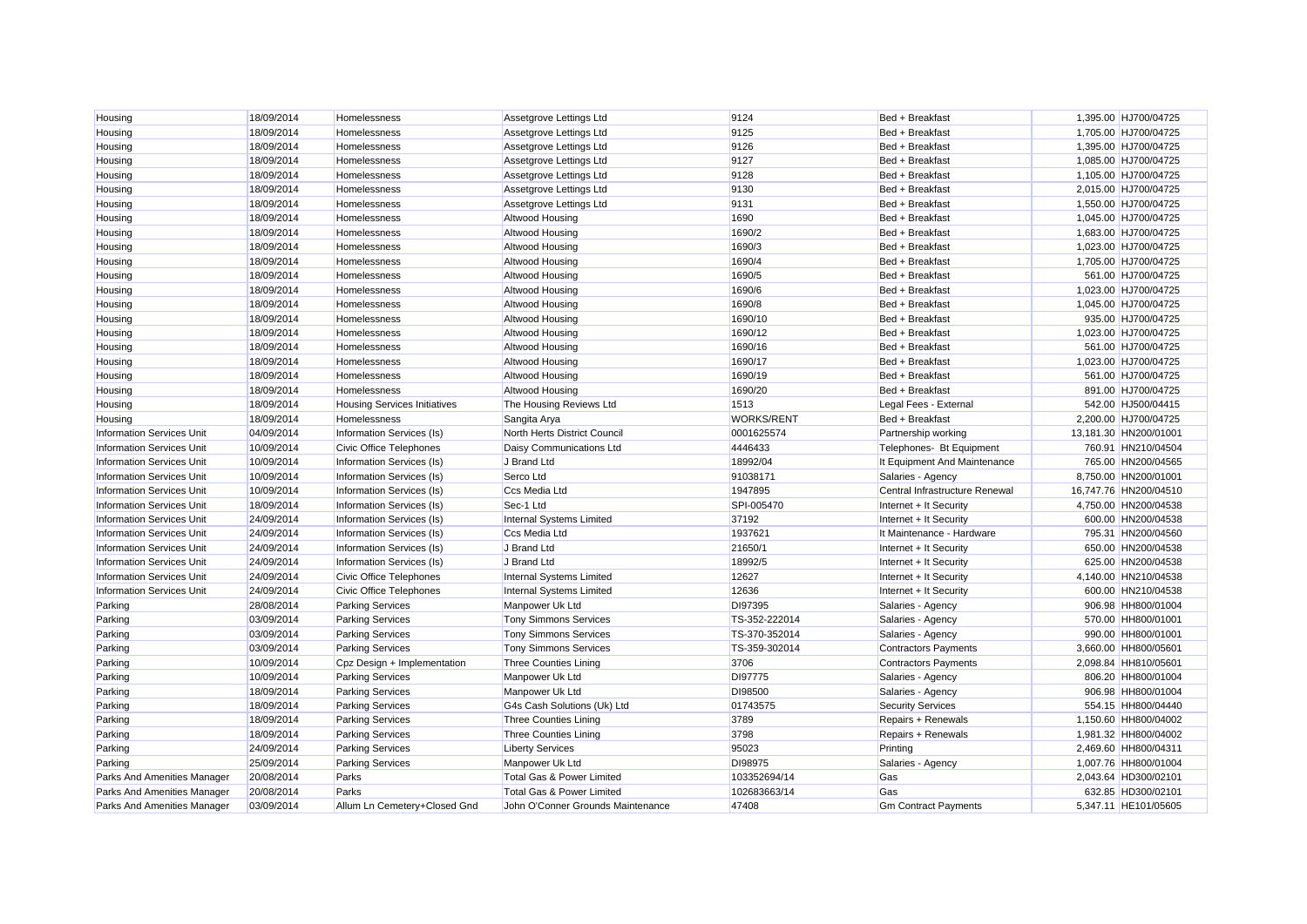| Parks And Amenities Manager        | 03/09/2014 | Bushey/Radlett Ground Maint.      | John O'Conner Grounds Maintenance    | 47408           | <b>Gm Contract Payments</b>   | 14,184.21 HD371/05605 |
|------------------------------------|------------|-----------------------------------|--------------------------------------|-----------------|-------------------------------|-----------------------|
| Parks And Amenities Manager        | 03/09/2014 | Bwood/Elstree/Shenley Gnd Mnt     | John O'Conner Grounds Maintenance    | 47408           | <b>Gm Contract Payments</b>   | 25,395.30 HD372/05605 |
| Parks And Amenities Manager        | 03/09/2014 | Parks Cleansing                   | John O'Conner Grounds Maintenance    | 47408           | <b>Gm Contract Payments</b>   | 6,169.38 HD302/05605  |
| Parks And Amenities Manager        | 03/09/2014 | Pbar/Sth Mimms/Ridge Gnd Mnt      | John O'Conner Grounds Maintenance    | 47408           | <b>Gm Contract Payments</b>   | 13,661.10 HD373/05605 |
| Parks And Amenities Manager        | 03/09/2014 | Allum Ln Cemetery+Closed Gnd      | John O'Conner Grounds Maintenance    | 47335           | <b>Gm Contract Payments</b>   | 5,347.11 HE101/05605  |
| Parks And Amenities Manager        | 03/09/2014 | Bushey/Radlett Ground Maint.      | John O'Conner Grounds Maintenance    | 47335           | <b>Gm Contract Payments</b>   | 14,184.21 HD371/05605 |
| Parks And Amenities Manager        | 03/09/2014 | Bwood/Elstree/Shenley Gnd Mnt     | John O'Conner Grounds Maintenance    | 47335           | <b>Gm Contract Payments</b>   | 25,395.30 HD372/05605 |
| Parks And Amenities Manager        | 03/09/2014 | Parks Cleansing                   | John O'Conner Grounds Maintenance    | 47335           | <b>Gm Contract Payments</b>   | 6,169.38 HD302/05605  |
| <b>Parks And Amenities Manager</b> | 03/09/2014 | Pbar/Sth Mimms/Ridge Gnd Mnt      | John O'Conner Grounds Maintenance    | 47335           | <b>Gm Contract Payments</b>   | 13,661.10 HD373/05605 |
| Parks And Amenities Manager        | 03/09/2014 | Parks                             | <b>Affinity Water Limited</b>        | 1082097-1/19.08 | <b>Water Rates</b>            | 8,407.07 HD300/02104  |
| Parks And Amenities Manager        | 03/09/2014 | <b>Bushey Rose Garden</b>         | The Fountain Company Ltd             | M211/1668       | Maintenance Of Grounds        | 940.00 HD301/02010    |
| <b>Parks And Amenities Manager</b> | 10/09/2014 | Bwood/Elstree/Shenley Gnd Mnt     | Giles Judd                           | 1228            | <b>Contractors Payments</b>   | 850.00 HD372/05601    |
| Parks And Amenities Manager        | 18/09/2014 | <b>Parks Cleansing</b>            | John O'Conner Grounds Maintenance    | 47635           | <b>Contractors Payments</b>   | 4,936.80 HD302/05601  |
| Parks And Amenities Manager        | 18/09/2014 | Allum Ln Cemetery+Closed Gnd      | John O'Conner Grounds Maintenance    | 47647           | <b>Grave Digging</b>          | 1,709.22 HE101/04441  |
| Parks And Amenities Manager        | 18/09/2014 | Allum Ln Cemetery+Closed Gnd      | John O'Conner Grounds Maintenance    | 47649           | <b>Grave Digging</b>          | 1,340.02 HE101/04441  |
| Parks And Amenities Manager        | 18/09/2014 | Arboricultural Work-P/Bar         | Mr Iain Loasby                       | 1134            | <b>Contractors Payments</b>   | 2,505.19 HD391/05601  |
| Parks And Amenities Manager        | 23/09/2014 | Parks                             | <b>Affinity Water Limited</b>        | 1006236-7/20.09 | <b>Electrical Testing</b>     | 2,516.88 HD300/02105  |
| Parks And Amenities Manager        | 23/09/2014 | Parks                             | <b>Affinity Water Limited</b>        | 1006238-5/20.09 | <b>Water Rates</b>            | 1,173.30 HD300/02104  |
| Parks And Amenities Manager        | 24/09/2014 | <b>Contract Cleaning</b>          | Ccs                                  | CCS20140140     | <b>Contractors Payments</b>   | 600.00 HD380/05601    |
| Parks And Amenities Manager        | 24/09/2014 | Arboricultural Work-P/Bar         | Mr Iain Loasby                       | 1141            | <b>Contractors Payments</b>   | 570.54 HD391/05601    |
| Parks And Amenities Manager        | 24/09/2014 | Parks                             | Dcm Projects Ltd T/A Dcm Surfaces    | 12256           | <b>Vandalism Repairs</b>      | 5,000.00 HD300/02003  |
| <b>Planning Policy</b>             | 03/09/2014 | <b>Planning Policy</b>            | Hertfordshire County Council         | 1801586357      | Subscriptions - Other         | 500.00 HG300/04707    |
| <b>Planning Policy</b>             | 10/09/2014 | <b>Planning Policy</b>            | Macdonald & Company                  | 0000056007      | Salaries - Agency             | 937.57 HG300/01004    |
| <b>Planning Policy</b>             | 10/09/2014 | <b>Planning Policy</b>            | Manpower Uk Ltd                      | DI97775         | Salaries - Agency             | 1,011.77 HG300/01004  |
| <b>Planning Policy</b>             | 18/09/2014 | <b>Planning Policy</b>            | Manpower Uk Ltd                      | DI98500         | Salaries - Agency             | 1,338.86 HG300/01004  |
| <b>Planning Policy</b>             | 18/09/2014 | Local Development Scheme          | Opinion Research Services Ltd        | 211.13.14       | <b>Consultants Fees</b>       | 3,300.00 HG310/05600  |
| <b>Planning Policy</b>             | 25/09/2014 | <b>Planning Policy</b>            | Manpower Uk Ltd                      | DI98975         | Salaries - Agency             | 789.36 HG300/01004    |
| <b>Print Services</b>              | 10/09/2014 | Design + Print Services           | Df One Design                        | HBC032          | <b>Contractors Payments</b>   | 1,575.00 HN900/05601  |
| <b>Print Services</b>              | 10/09/2014 | Design + Print Services           | <b>Access Plus</b>                   | OP/1922863      | <b>Contractors Payments</b>   | 847.55 HN900/05601    |
| <b>Print Services</b>              | 10/09/2014 | Design + Print Services           | <b>Pitney Bowes Ltd</b>              | 42390021        | <b>Postal Franking</b>        | 5,000.00 HN900/04506  |
| <b>Print Services</b>              | 18/09/2014 | Design + Print Services           | <b>Pitney Bowes Ltd</b>              | 42480018        | <b>Postal Franking</b>        | 5,000.00 HN900/04506  |
| <b>Print Services</b>              | 24/09/2014 | Design + Print Services           | Venture Display Ltd                  | 50916           | <b>Contractors Payments</b>   | 563.04 HN900/05601    |
| <b>Print Services</b>              | 24/09/2014 | Design + Print Services           | <b>Pitney Bowes Ltd</b>              | 42610021        | <b>Postal Franking</b>        | 5,000.00 HN900/04506  |
| Revenues                           | 18/09/2014 | Council Tax                       | Company Barclaycard                  | AUG 14 909764   | <b>Court Costs</b>            | 1,521.00 HB610/04418  |
| Sports & Cultural Services         | 03/09/2014 | Sports + Youth Development        | Mums Of Steel                        | WMSM225240801   | Salaries - Agency             | 650.00 HD256/01004    |
| Sports & Cultural Services         | 03/09/2014 | Sports + Youth Development        | Mums Of Steel                        | 224MOS2408-01   | Salaries - Agency             | 1,300.00 HD256/01004  |
| Sports & Cultural Services         | 10/09/2014 | <b>Museums</b>                    | Miss Vania Ermolly                   | 18              | <b>Contractors Payments</b>   | 609.99 HD120/05601    |
| Sports & Cultural Services         | 18/09/2014 | <b>Sports Development</b>         | <b>Tabard Rugby Club</b>             | 30              | <b>Special Events</b>         | 1,250.00 HD253/04916  |
| Sports & Cultural Services         | 18/09/2014 | Sports + Youth Development        | <b>Hertsmere Leisure</b>             | OP/1025677      | <b>Premises Hire</b>          | 943.04 HD256/02201    |
| Sports & Cultural Services         | 18/09/2014 | <b>Museums</b>                    | Herts Signs And Graphics Limited     | 26660           | <b>Contractors Payments</b>   | 924.00 HD120/05601    |
| Sports & Cultural Services         | 18/09/2014 | Play Rangers                      | Sundown Screens                      | <b>INV109</b>   | <b>Special Events</b>         | 2,857.00 HD255/04916  |
| <b>Waste Collection</b>            | 28/08/2014 | <b>Cleansing Services</b>         | Manpower Uk Ltd                      | DI97395         | Salaries - Agency             | 4,721.83 HE900/01004  |
| <b>Waste Collection</b>            | 28/08/2014 | <b>Household Waste Collection</b> | Manpower Uk Ltd                      | DI97395         | Salaries - Agency             | 4,401.48 HF100/01004  |
| <b>Waste Collection</b>            | 03/09/2014 | <b>Street Scene Depot</b>         | Total Gas & Power Limited            | 103352738/14    | Gas                           | 1,064.69 HF710/02101  |
| <b>Waste Collection</b>            | 03/09/2014 | <b>Household Waste Collection</b> | Go Plant Ltd                         | 0000363408+     | Vehicle Maintenance + Repairs | 3,174.43 HF100/03001  |
| <b>Waste Collection</b>            | 03/09/2014 | <b>Household Waste Collection</b> | <b>Go Plant Ltd</b>                  | 0000363411      | Vehicle Maintenance + Repairs | 720.49 HF100/03001    |
| <b>Waste Collection</b>            | 03/09/2014 | <b>Street Scene Depot</b>         | <b>Freight Transport Association</b> | 300071189       | <b>Training External</b>      | 809.00 HF710/01403    |
| <b>Waste Collection</b>            | 10/09/2014 | <b>Cleansing Services</b>         | Manpower Uk Ltd                      | DI97775         | Salaries - Agency             | 3,416.97 HE900/01004  |
| <b>Waste Collection</b>            | 10/09/2014 | <b>Household Waste Collection</b> | Manpower Uk Ltd                      | DI97775         | Salaries - Agency             | 6.984.34 HF100/01004  |